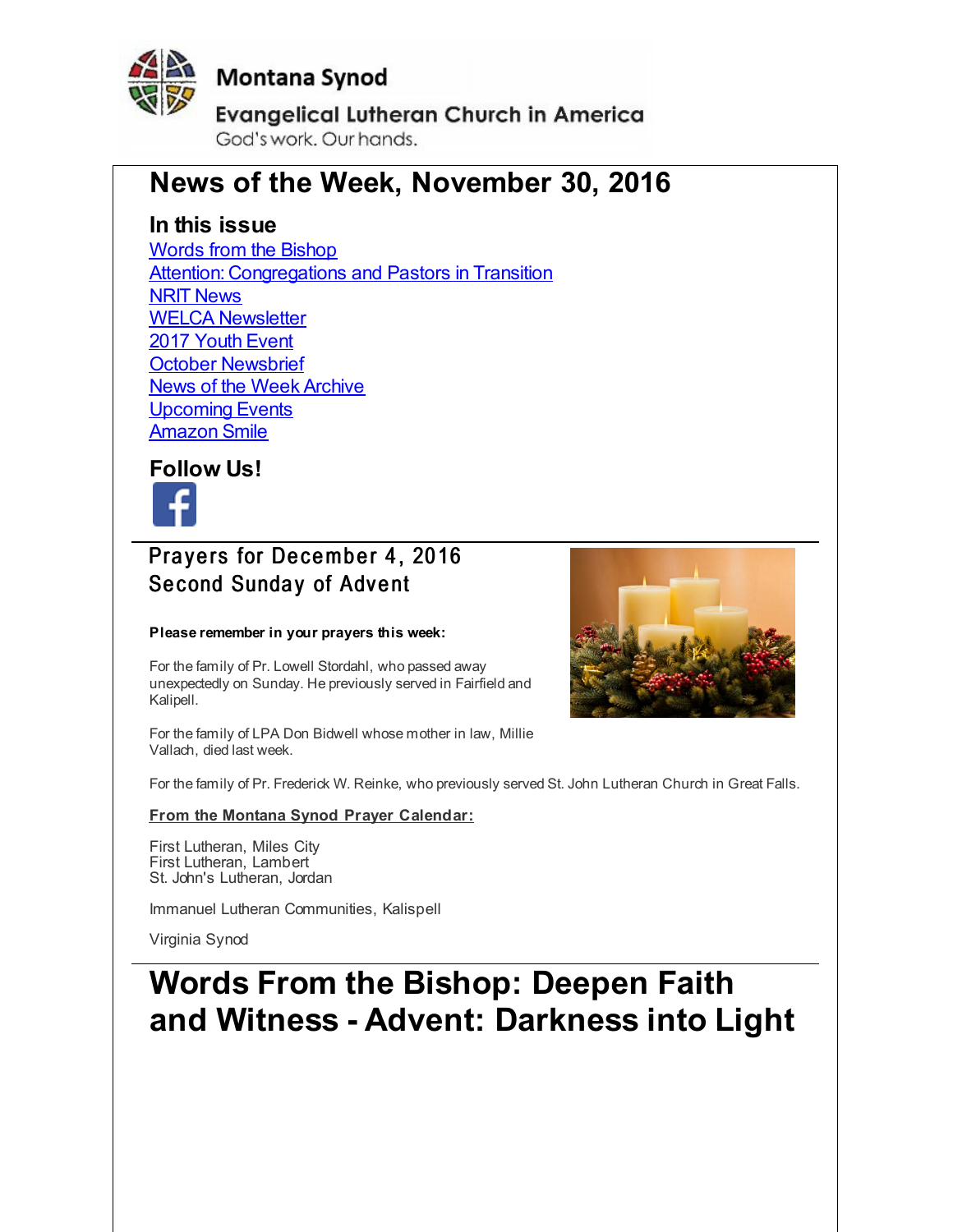In the Northern Hemisphere the days are getting shorter. Each day the sun comes up later, and sets earlier. I am still driving to work in daylight, but I go home in the dark. The Christmas lights on the houses as I drive home- some garish, some sweet- cheer me as I join the traffic heading across town. I don't know what it is like to spend Advent in the Southern Hemisphere with the days getting longer as Christmas approaches. Maybe some day I will find out visiting one of our companion synods. Until then, I experience Advent as a time of increasing darkness. At least physically.

But there's this light that shines in the darkness, and no matter what, the darkness does not overcome it. It is the light of Christ, coming into the world, shining in spite of the darkness, refusing to give in to despair, to grief, to pain. Advent's darkness reminds us



of our need for life-giving light. Without light we cannot survive. A catastrophic event, whether natural or human caused, could block our sunlight and cause life on earth as we know it to cease. That is darkness unto death.

As December plunges us into darkness, we seek God's presence with an intensity that we do not necessarily experience in the summer months. And we wait for God's coming to be among us. We never really know what that will be like, do we? Did the occupied Jews of first century Palestine expect that God would come as a nearly homeless infant, and die as a condemned criminal? Do we recognize Jesus in the stranger, the refugee, the prisoner, the homeless person?

Advent challenges us to seek God, to see the light in the darkness. The people who have walked in darkness shall see a great light. The light shines in the darkness, and the darkness shall not overcome it.

Thanks be to God.

Jessica Crist, Bishop

# Attention: Congregations and Pastors in Transition

We have been informed that the ELCA portal for pastors' RLPs and congregations' MSPs will be unavailable December 15 through January 17.

That means that nobody will be able to post or download. Please be aware of this.

# 2017 Salary Guidelines

The new Salary guidelines are now available on our website under the Resources tab. They can also be downloaded [here](http://r20.rs6.net/tn.jsp?f=001Azatfszd5CSuASQnQk4Z2UcQ5AtizQJfGryZU3mJytMUpmPoEg7CuuqrFLx7S2IlvCGItL6r-FsW6NNaCcHDkEHzUT24zC7znr6Kg8hEnpDTp3dSx8-3Zu8URuO9ZGfGY3puN-hGMDvJ9pbKdn7S2RLWtRcVevhXs6DX8s2RIHxj6NYrQLurkbHe0JSmCCVe6A_kgcxLOHQKoIU1GdC4MAGGqR4P-nC10e6C6so8Ifb2tGvlUuNB047E0v9S4VlFPnqNYuD2oCQffwHpoNrMbcswJgcuEXzF&c=&ch=).



### Concordia College Christmas Concert

The Concordia Christmas concert will be rebroadcast on Montana PBS stations this year!

Broadcast times are: December 24th 8pm December 25th 1pm

Concordia College of Minnesota re-imagines the Christmas message with new music embracing peace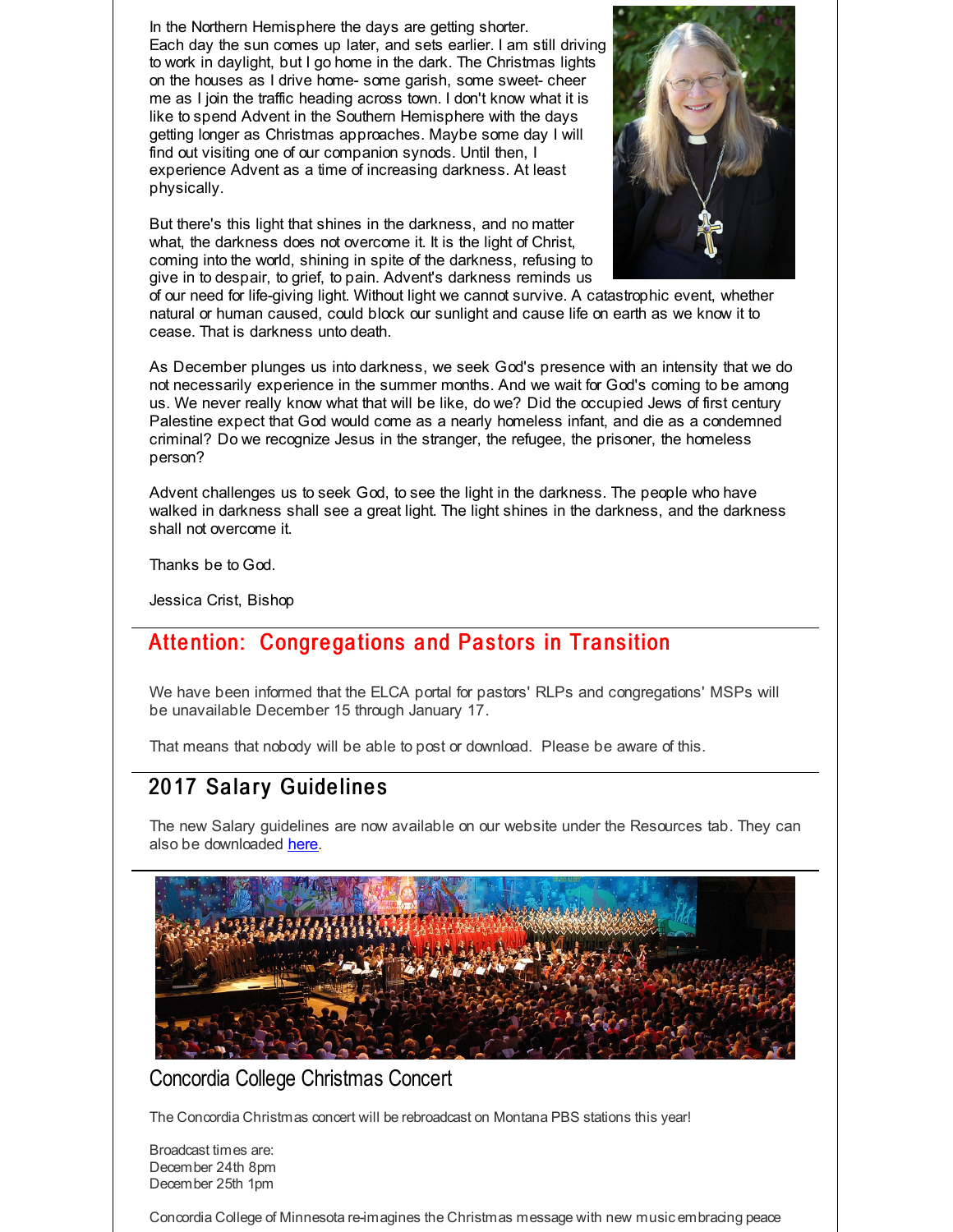and reconciliation under the artisticleadership of composer and conductor Rene Clausen. This concert production marks the 125th Anniversary of the College's founding by Norwegian immigrants. 400 student musicians perform in front of an original mural measuring nearly 200 feet wide.

For more info **[click](http://r20.rs6.net/tn.jsp?f=001Azatfszd5CSuASQnQk4Z2UcQ5AtizQJfGryZU3mJytMUpmPoEg7CujyVGA-rJG4sEWx3hw1S4JIdwtdvbyzqi51juItA1CgyzJThekga6VPlDdC9vepr2Z0HEoOL3_we45oxLI2xTh1jMEtv8JdDORJx6IWYC9CaF3K_ce0mnsqimNbQJaOcyugLN0GTBOlg20Q5IMX3MY4AD7VKpRiBCVRZCapNm8sGhsz6EMyTFms=&c=&ch=) here** 

Any questions should be directed to Doug Brekke of Big Timber Lutheran. 406-932-5400

### The Progressive Clergy Network of Montana

The Progressive Clergy Network of Montana (PCNM) is a multi-denominational statewide network of clergy and faith leaders dedicated to the values of equality, justice, and supporting human rights in Montana. The mission of PCNM is to educate and advocate on behalf of progressive issues, as well as provide a support network for clergy in both urban and rural areas. PCNM welcomes faith leaders from all religious backgrounds, denominations, and locations within Montana to connect with each other, share resources, and work together towards creating a powerful faith-led voice in Montana's progressive movement.

Join Us for the Inaugural PCNM Retreat!

PCNM will workshop together, receive training in faith-based advocacy, and shape our mission, vision and voice. Furthermore, we will set our priorities for the 2017 Legislative Session.

Tuesday, December 6th from 10:00am-3:00pm St. Paul's United Methodist Church, Helena Please register for the retreat at: [https://progressiveclergynetworkmt.com/retreat-registration/](http://r20.rs6.net/tn.jsp?f=001Azatfszd5CSuASQnQk4Z2UcQ5AtizQJfGryZU3mJytMUpmPoEg7CujyVGA-rJG4sZvZCB64f2UAVkGQysX3Wcbdtus4hg1hRTvfyg-SBJa-dyrDUh9dwyTaRyOKl6dUJ7CPvPHhp6ELKbarQjjrNc5Ac1dqwQ6psm7qJHXGwO3ocldJraNgt17s8q91_nsnhx2xsY-i9EEgwy8eVf4Q-Ih5_7EVQsimk&c=&ch=)

## Dear Congregational Leaders,

Your Mission Support helps to fund ministries of the church that no one congregation can do alone. Through it, your congregation is part of all that our church does in Montana and northern Wyoming through the Montana Synod. In addition, the Montana Synod passes on 40% of what it receives to the Evangelical Lutheran Church in America for its work nationally and throughout the world. Thank you for your partnership in making all the ministries of our church possible!

#### **Watch for the large envelope from the Montana Synod with the bright pink label on it. Discuss at your next Council meeting. Return your 2017 Mission Support Intent Form by February 1, 2017 in the self-addressed envelope.**

For the coming year 2017 we will be emphasizing the fourth of our Montana Synod's Benchmarks: "Promote Unity". With God's help, we do this in our congregations and also in the ministries of the Montana Synod and the ELCA. In all the expressions of our church, we do God's work together! Thank you for your partnership in our shared ministries through your Mission Support!

Yours in Christ, Pastor George Karres Director for Evangelical Mission - Montana Synod



**NRIT News:**

*The following events require pre-registration:*

Our first digital offerings are now available on our website. When you purchase the classes, you will have access to them throughout 2016 so can offer the class as a multi-session adult study or watch on your personal computer at your convenience.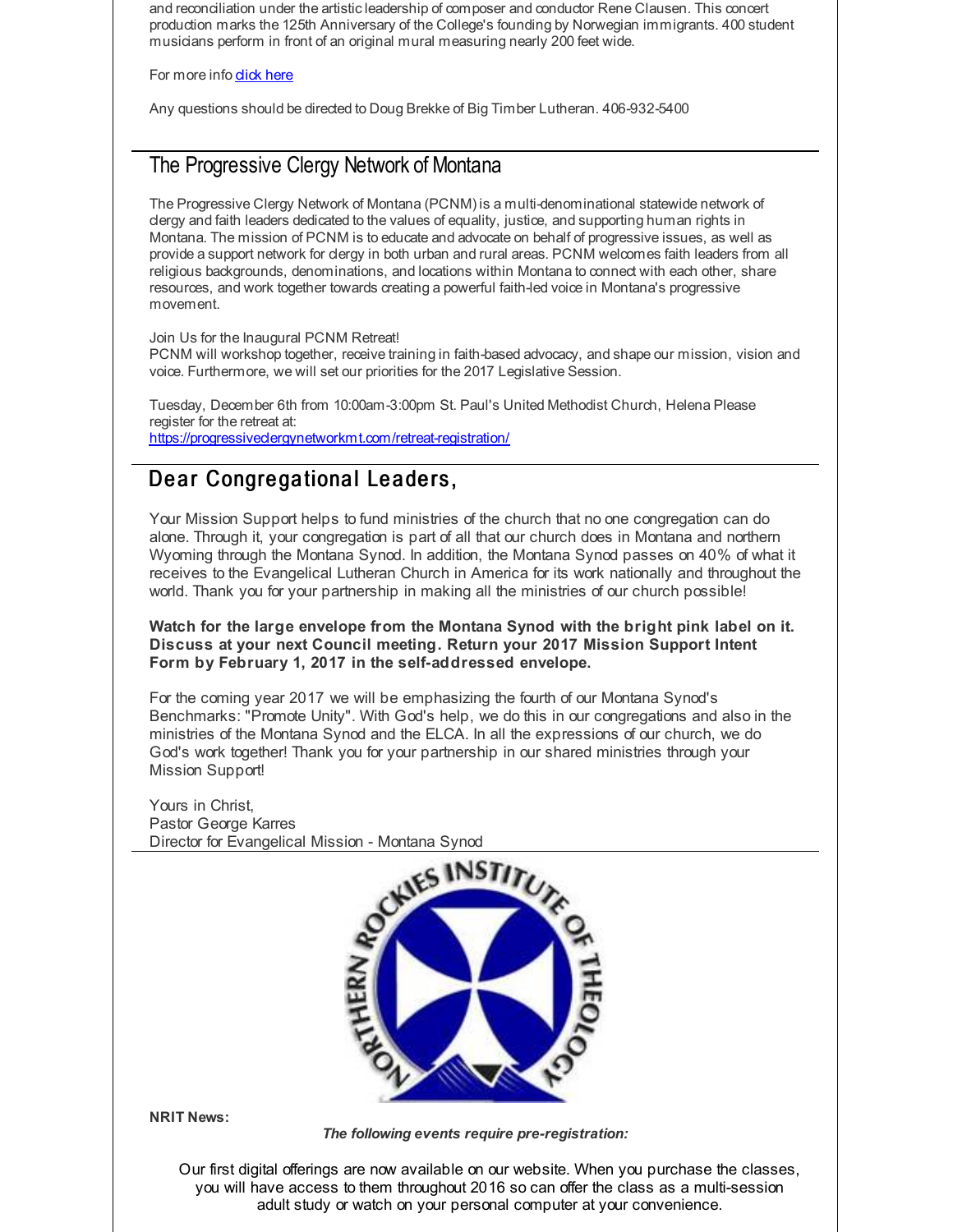#### **Midwinter Theological Conference - Izaak Walton Inn Jan 30-Feb 1**

These sessions attempt a reading of Paul's letter to the Philippians placed into conversation with ancient love poetry and the writings of the contemporary philosopher of religion, John D. Caputo. So, what do ancient poems and Caputo have do with Jesus? Both poetry and Caputo are fierce opponents of philosophy's (and theology's, too!) bad habit of ridding God of mystery and ridding you of that certain something that cannot be named but gets you out of bed in morning. Call it faith. Call it love. Call it hope. Both Paul and Caputo (and me, too) are convinced that the metaphysical God of the philosophers (This is the God you are supposed to explain and defend when you get the question why did God do this? from grieving parishioners) actually gets in the way of faith, hope, love, and longing. But the philosophical, theological, metaphysical God, the God who holds the secret to all of our whys?, is the default setting for so much of our (and I take this word very seriously) talk about God. So these sessions, like Paul's letter to the Philippians itself and Caputo's forty plus year career, are dedicated to the questions How might we have faith? and How might God's name be saved?

Conference starts with supper Monday at 5pm and ends at noon on Wednesday. 11 Contact hours available.

For more information or to sign up: [http://www.montanasynod.org/nrit](http://r20.rs6.net/tn.jsp?f=001Azatfszd5CSuASQnQk4Z2UcQ5AtizQJfGryZU3mJytMUpmPoEg7Cuq_2H9LFqRAud6AjOFQFGGBaLVUhXf3msrAUhZU_-kgwOYOsS6AndM7DsifS2SDznoPTN07IMhNIwWZQ3DACnPUCFJTb20pWPloEzxfBhJ_RuzN6izY7hkLDSGvLKGufZ6RERBCZdWO2&c=&ch=)

#### \*Adult Study Opportunity

#### **Syria in the Bible and in the Early Church: A Heritage at Risk**

We hear about the war in Syria almost every day, but many of us don't know a lot about the history of this country and especially how it relates to the early church. Pr. Tom Lee, a retired pastor and Old Testament Scholar spent time on archeological sites in the middle east and for one summer in Syria. He agreed to sit down with Colter McCarty and record this class on the antiquities in Syria and what they can tell us about our history as Christians. You can access this digital/online hour long class for \$25 and continue to have access for a year. A great opportunity for an ongoing adult study. (Pr. Lee shares reading resources as well.)

*To purchase these classes, go to* [www.nrit.org](http://r20.rs6.net/tn.jsp?f=001Azatfszd5CSuASQnQk4Z2UcQ5AtizQJfGryZU3mJytMUpmPoEg7Cuq_2H9LFqRAud6AjOFQFGGBaLVUhXf3msrAUhZU_-kgwOYOsS6AndM7DsifS2SDznoPTN07IMhNIwWZQ3DACnPUCFJTb20pWPloEzxfBhJ_RuzN6izY7hkLDSGvLKGufZ6RERBCZdWO2&c=&ch=)*. Click on the NRIT logo on the upper left side of the page. This will bring you to the NRIT home page. Under the logo, to the right side, click on NRIT Digital [Education](http://r20.rs6.net/tn.jsp?f=001Azatfszd5CSuASQnQk4Z2UcQ5AtizQJfGryZU3mJytMUpmPoEg7CumSh6Rp2r8QGJTXjrKMEi_8Tupwn2DIrH466OC263Oir9ATC68YDlu1r9N1xfdblePFPcVTdK68STqwuEWuKjyJpOhD4fw9d-dIxs-WZx1ID3K8zgXDTqYeXlfKVadgszuTEgZ-xZwMdyFpUsWtjF63gFM25DYWYMBDvNUugc7mi2RMpu5XZE_o=&c=&ch=) Store. Then click on the class you would like to access. You will need to pay online with a credit or debit card. After purchasing, you will receive access information.*

#### WELCA News

Click here for the full fall [newsletter](http://r20.rs6.net/tn.jsp?f=001Azatfszd5CSuASQnQk4Z2UcQ5AtizQJfGryZU3mJytMUpmPoEg7CujyVGA-rJG4sC_QejU-nwMRQ3eNV4KZH6UNldoCptn0zzVX8CgZnSgaahpa34Tyzt7RTWgKrsaVGIVgql5dMRzrPi5tbrEeniL1GJF5OwVlcGCI6oA2vwo65KZ06rns-74tEMNPlhhs4fho3moyP42I=&c=&ch=)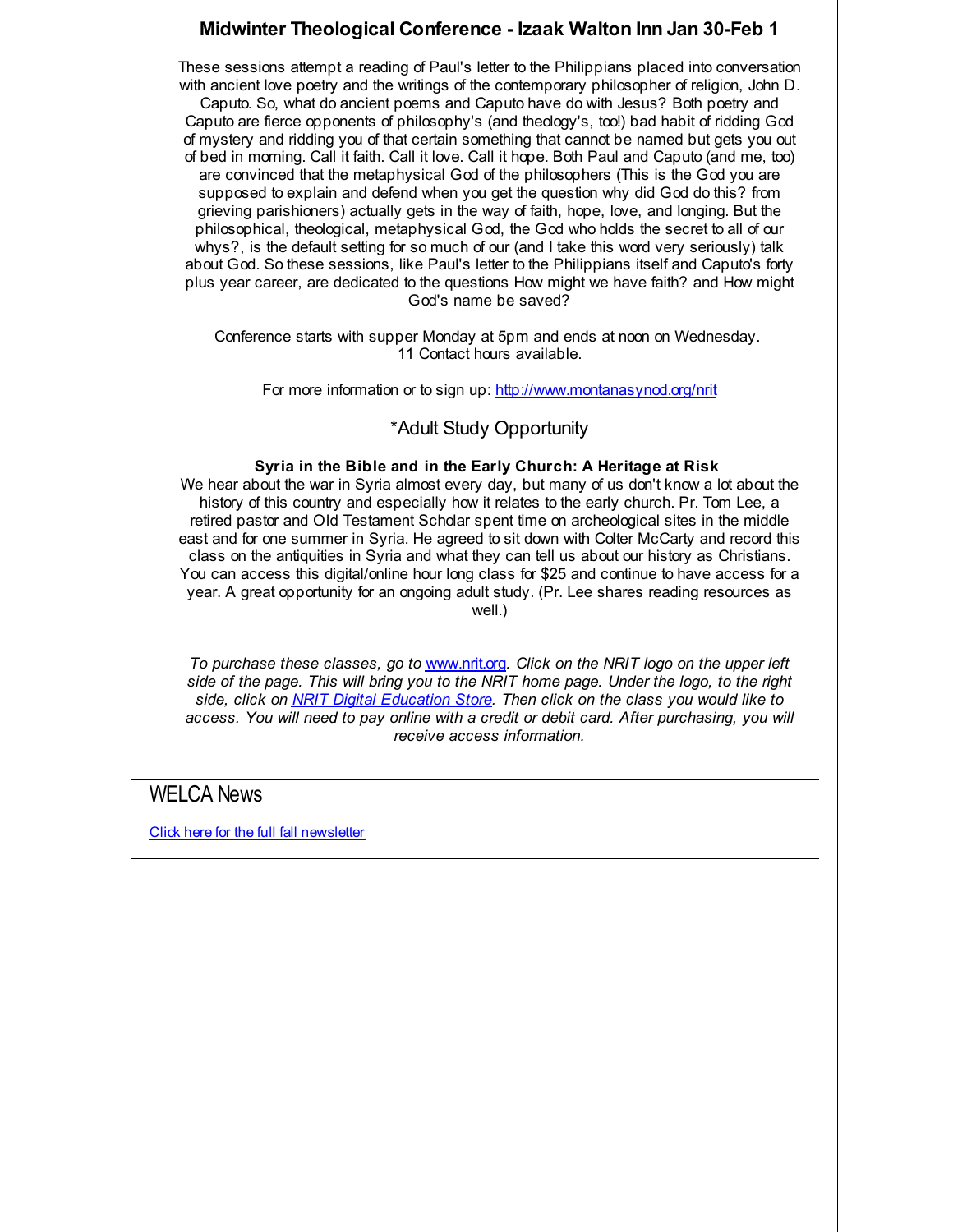

# **Montana Synod Winter Youth Gathering 2017**

When: February 10-12, 2017

Where: Lutheran Church of the Good Shepherd, Billings, MT.

Cost: \$50 (before January 13) (\$60 after January 13) Adult Leaders Free.

What A youth Gathering for Jr. & Sr. High youth

Why: To Grow as Disciples of Jesus through togetherness, service, music and fun.

To register your group or for more information Contact Pastor Jason Asselstine at jasselstine@montanasynod.org #(406) 453-1461



For more information and to advertise in your congregation:

Click here for the pdf [version](http://r20.rs6.net/tn.jsp?f=001Azatfszd5CSuASQnQk4Z2UcQ5AtizQJfGryZU3mJytMUpmPoEg7CuuqrFLx7S2Il68vsQltxUZ7Hq9pi7CxJCecCwGLPFT5RzaLk6jrX68yorFbnWIqcvwb4wvV-9NpJ8fC8MqsOXI2Jy_a1nl1cR0jaLdUog-bfxh_YIMnD8CKfB7kXnJLthA21uBnWK6cCf3D28YdQMHC_hfZhilbDPEhdgzEnMBmCHJeVAhGLQPbRQUdfmg_z3xZnjeinJKgSeUPemPmflvA=&c=&ch=) of the poster

**Click here for the Microsoft [Publisher](http://r20.rs6.net/tn.jsp?f=001Azatfszd5CSuASQnQk4Z2UcQ5AtizQJfGryZU3mJytMUpmPoEg7CuuqrFLx7S2IlEQArMlWDbT4MDCgjxWzW2jhvS-Rter1rv6oMmw9_4goRnuAH8xr45puXcK7g53LnSobqGq9iLQrUJ8LH9N1cxtDqdnPjAtuC-OtBzuwK1wYV7jAwq7izIw8kFqqzwrfBJMQrLn7o-rGiZNBnaGi4KUlSBduXQJ8Mt1PNenbjgCZGRJ3Kmg0ks4C3DdR0Fxw5YZEAADG9WI0=&c=&ch=) version** 

# **Montana Synod House Build**

Thank you for your interest in partnering with the synod on this project. By utilizing volunteer labor, we will be able to save upwards of 15% of the building costs. With congregations from across the state participating it will truly be "our house!"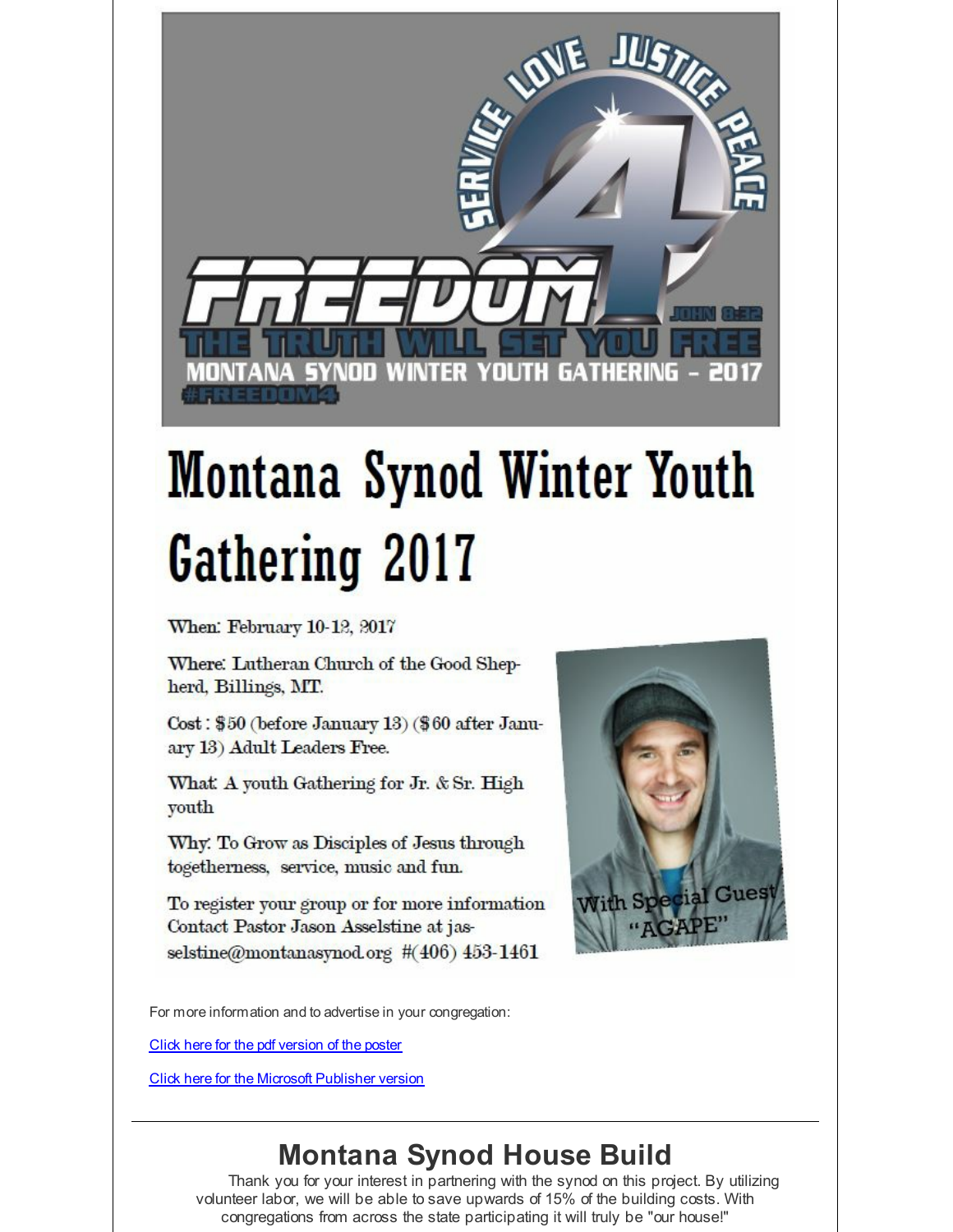Here is what the project will look like;

We will be working with the ELCA Mission Builders. They have worked on a number of projects in our synod including Flathead Lutheran Bible Camp, Bethel Great Falls and Our Redeemers Helena. You can go to their elcamissionbuilders org to find out more about them.

We will be seeking crews to start on June 6th and **expect to finish in early September.**

#### **Make up of crews**

We will be looking for teams of 4 builders and 2 cooks to work each week. The build team will be working under the supervision of the Mission Builder manager and foreman. There will be four mission builders joining the project. The cook team will provide snacks for the crew. Note that safety is key on the jobsite so hardhats and the use of safety equipment will be required.

#### **Work Week**

The work week will begin on Tuesday and end on Saturday. Mission builders works from 7:30am - 4:30 pm. with a morning break and devotions, lunch at noon and an afternoon break.

#### **Housing**

It appears that it would be more cost effective for the volunteers to stay in hotels. RV's and campers could be utilized, the cost at KOA is \$65 per night. It would be great if the congregations of Great Falls could provide some housing for volunteers during the project.

#### **Food**

Each team member will contribute to the food kitty. There will be 4 breakfast and dinner meals, 5 lunches as well as morning and afternoon snacks. The last evening is usually a celebration night where the teams go out together. The suggested contribution is \$40. It would be helpful if once a week a congregation or congregation members could host a meal either in homes or at the church.

#### **Equipment**

When you have registered we will provide you with a list of items you might bring with you.

#### **Expertise**

Through all phases of the build we will be able to utilize the skill level of each member of your team. If there are specific skills needed that will be communicated once we have the building schedule.

Questions?

Rev. Arne Bergland [arne@ourredeemerlives.org](mailto:arne@ourredeemerlives.org)

Click here to [download](http://r20.rs6.net/tn.jsp?f=001Azatfszd5CSuASQnQk4Z2UcQ5AtizQJfGryZU3mJytMUpmPoEg7CuuqrFLx7S2Ilac4OTDPfuZvdHoO-dFuPv_ZFbcFt4hueX-VW7Q-4m8KUmi_ztqoyUGHtOHxyC0OwXwK5XcB8NUJubrf0lNg3me5hsh7NAQHxwCd8GmwlEqRqtCVtsBsyINVSioGwlV06v2FCX7-1tBAx4Xf3Z14sjQx8jgm3LlQ9A8dkugP9yzwDagjp1yLmUDE7J3N04-zRaM-Tl-QDUxw=&c=&ch=) the full signup sheet!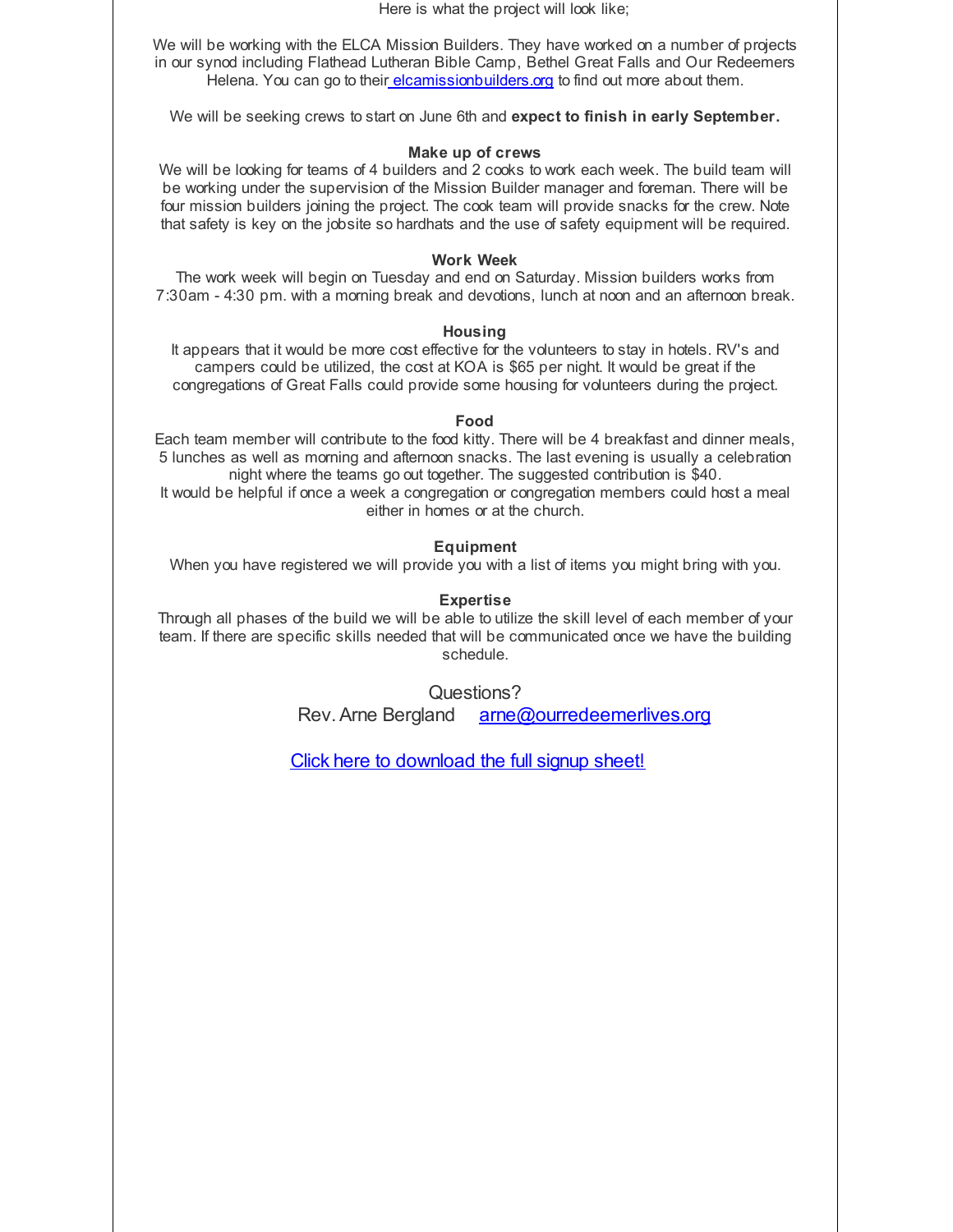

The new address for the Synod Office is: **3125 5th Ave S Great Falls, MT 59405**

# **The Synod Office has a New Address!**

# **3125 5th Ave S Great Falls, MT 59405**

The Luther 5

# **November Newsbrief: Luther and the Devil**

Our society today has paradoxical views of the devil. On the one hand, we think that we are rational creatures who can explain away any Biblical references to the devil or demon possession by referring to them as a guilty conscience, or physical or mental illness that people in previous centuries did not know how to properly diagnose, and therefore blamed on the devil. On the other hand, we like to scare ourselves with horror movies, and there are legitimately some things that happen in life that we simply can't explain away rationally. In this month's newsbrief, Paul Seastrand takes a look at what Luther thought about the devil. Contrary to the idea of the devil in a red suit with horns and a tail, Luther thought of the devil as a real spiritual presence that worked to tear people away from the true Gospel by using such tools as doubt and temptation. If you've ever had doubts about the baptismal questions which ask us to renounce the devil and all his works and all his ways, then this newsbrief is for you.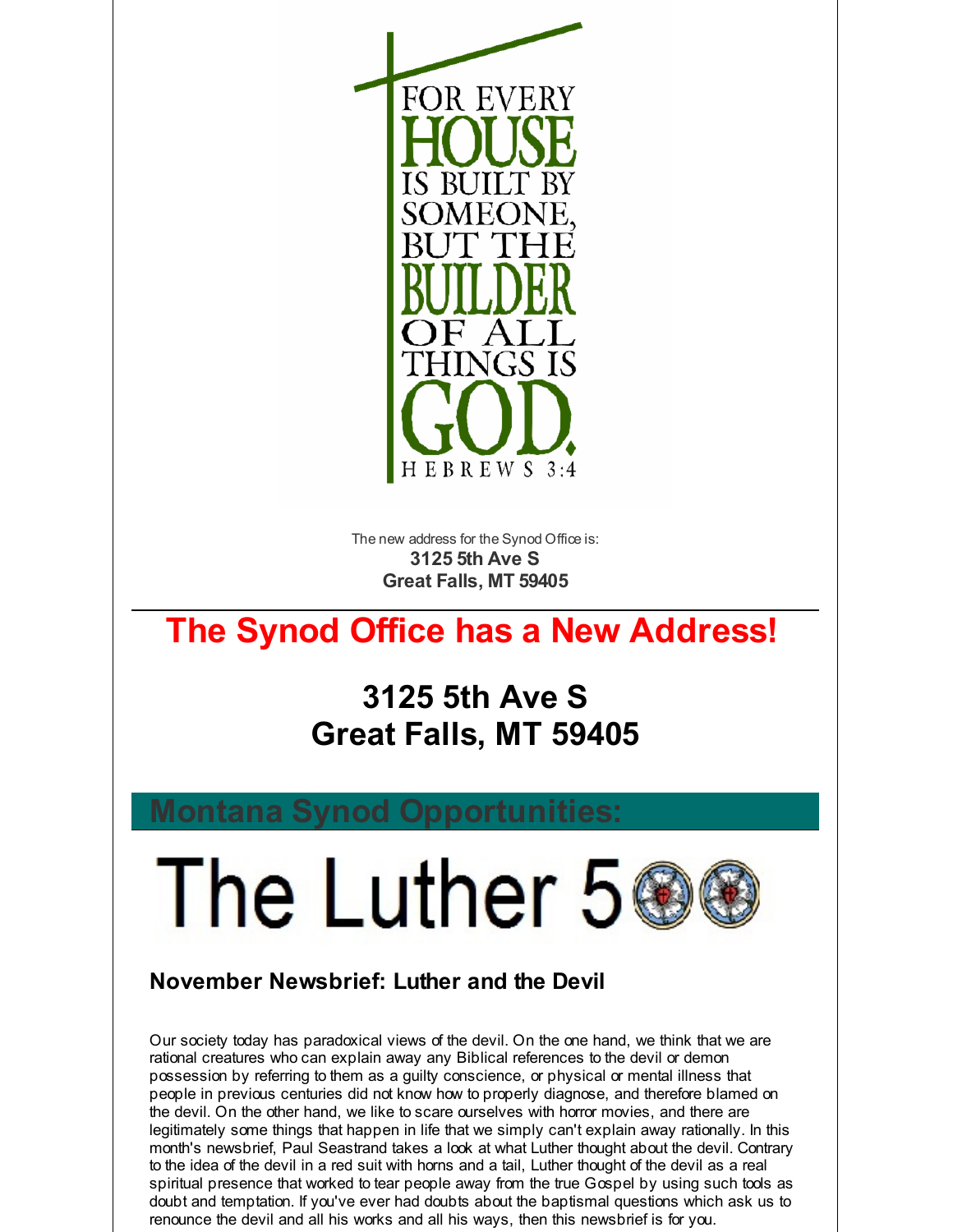Rev. Tonya Eza Hope Lutheran, Powell, WY

# **[Download](http://r20.rs6.net/tn.jsp?f=001Azatfszd5CSuASQnQk4Z2UcQ5AtizQJfGryZU3mJytMUpmPoEg7Cul7pks-COITSJUrQ_N8DjhBrDjvKms9ps18OOFQ5aN8j9ppwAImUpim2AT1tSDDrmnJoZvuLuBS-AwaF5e28qFYPzDHC-1HTXKFv3hd2TxozA3C6_rJI3Lv0vu66Y3MMdIe4Ss5bUXSQPRHpwR665Zc=&c=&ch=) it here**

# **Christikon Clips** November 2016

#### **2017 Calendar!**

The calendar and sessions listing is on our website [www.christikon.org](http://r20.rs6.net/tn.jsp?f=001Azatfszd5CSuASQnQk4Z2UcQ5AtizQJfGryZU3mJytMUpmPoEg7CunYW25o6V8JJC1Vq3jaZeqvFoDflQUpJ8UUtnzXI4bwiJdbw8PX4b0AUy2k_vgz7HQoT8GEOmo3iD332GQ8i4mYyQz8b0Z6oqw-GvLdMmIufxtd6B5Ws7Ns=&c=&ch=) . It's not too soon to start planning for next summer's trip to camp!

The Annual Meeting will be held on Sunday November 13th at Big Timber Lutheran Church beginning at 3:30pm. Your appointed Delegates and Pastors will be hearing about this past summer and the plans for the 2017 season, cabin renovation, and much more. Thank you to Big Timber Lutheran Church for hosting!

We look forward to seeing you all there!



It is the mission of Christikon to awaken and nurture faith in Christ- exploring God's creation and the adventure of life together.

CHRISTIKON ● 1108 24th Street West ● Billings, MT 59102 406 656-1969 ● secretary@christikon.org ● www.christikon.org

# Flathead Lutheran Bible Camp **Retreats, Events, and Updates:**

*For additional information about these great upcoming retreats and events, check out our website at [www.flbc.net](http://r20.rs6.net/tn.jsp?f=001Azatfszd5CSuASQnQk4Z2UcQ5AtizQJfGryZU3mJytMUpmPoEg7CurYra5TStIY_E2DaaBevtYk0nu0GKaOMeXe4vyw9ygmzV4KtPcfk_QXWYasyC1b_WrEIexdPocyZfZ6HbsCeqJFXOTn51hvkRixHdThLXrsSqRm_okYl0VCnf__FBumvqE-DwxMmzQzqo0U3aGWGFivvIE_kvjkiN3BBERfZdFpfocX4wZ9frczUBsXkSYv_-CIDJL9LOOSM&c=&ch=)! Also, watch for our 2016 Summer Brochure around Christmas! Be sure to register early for your first choice of weeks and programs!*



## December 2-4: Family Advent Retreat

You won't want to miss this retreat as we prepare for the coming of Jesus' birth! Give your family or friends the Christmas gift of this retreat by registering today! [CLICK](http://r20.rs6.net/tn.jsp?f=001Azatfszd5CSuASQnQk4Z2UcQ5AtizQJfGryZU3mJytMUpmPoEg7Cuv-Y-chDizF7EsvZl7BshkQlpsLB_OC0jhUu3K3kgsFQwQ3FZS39gpUeGOrBGoktfEPon-jcljlWeFe0qMbBstoICO_54Vhq4zexS1Raq6Dt07ug_qoowxjkilpAguJFHFfwtxdD477poTm-L8fLBmHZpp9A0MSW1w==&c=&ch=) HERE for more information.

# January 13-15: Jr. & Sr. High Youth Ski Retreat

Come for an awesome time of food, [fellowship,](http://r20.rs6.net/tn.jsp?f=001Azatfszd5CSuASQnQk4Z2UcQ5AtizQJfGryZU3mJytMUpmPoEg7CumSh6Rp2r8QGd3zPdzqeaLrycYmK80cSvKW0H8j-IpZeK7AR4-aD7o_kLb0AX4x09i2ZySEye0L7xAxseD-A8_KQstYQp8mkoV1bti4T5l-csCPArOw4Y6L92geBqeOpVYWGkB9sOmtwNs0Bbsf2nrjxG15JFn_BJP8w5BcjvaCA&c=&ch=) snow games, worship, skiing, and FUN! CLICK HERE for more information. 1 adult attends for free for every 10 youth!

Rev. Nathan Clements, Associate Director Flathead Lutheran Bible Camp 603 S Main St Kalispell, MT 59901 (406) 890-5104 (cell)

[News](http://r20.rs6.net/tn.jsp?f=001Azatfszd5CSuASQnQk4Z2UcQ5AtizQJfGryZU3mJytMUpmPoEg7CunTnv0zUFAs9O1wl1Wb_apEJsY6Q6Q3yKaods34d31mjJ8qNFH6v01BNku4jURX1k9Fh65FORqbSApOTJ0Ij2pmXQY52faNQi7J53bGGYy_vXXDdIZmuzqfxl9u_gDeVOrrJOEWGntNR3opQDLegIX2XkNMYc3071g==&c=&ch=) of the Week Archive